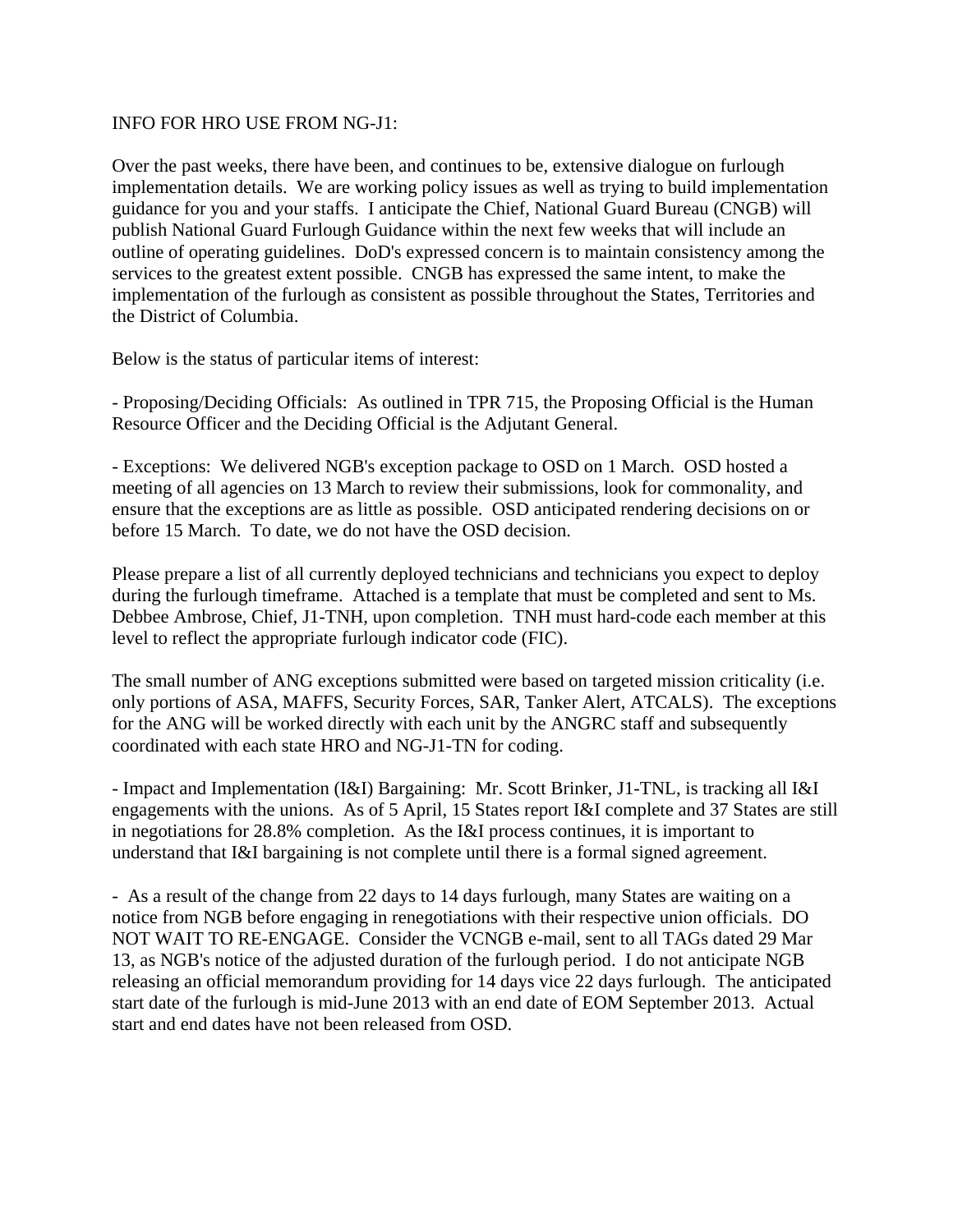- If you expect that you will reach impasse, please let Mr. Brinker know as soon as possible. It is imperative you complete I&I as quickly as possible. Bargaining should be wrapped up NLT COB 1 May. Keep in mind, while the deadline is approaching, managers should not make unnecessary concessions just to complete bargaining on time. Impasse is not desirable, but consistency across the NG is important, as is mission success, even though likely to be degraded due to furloughs. Commanders and supervisors should continue to negotiate in good faith to reach agreement, but you can still proceed if you reach impasse. Mr Scott Brinker, the NGB Labor Relations expert, is ready to assist you in cases where negotiations are delayed.

-SF 50 actions: NG-J1-TN will process the mass actions to prepare an SF 50 for each technician subject to furlough. The appropriate NOAC will be 471 - Furlough with a remark that reads "To be furloughed on discontinuous days between (beginning date of furlough period) and (ending date of furlough period) not to exceed a maximum of (number of hours) during the furlough period. Prior to the beginning of each pay period your supervisor will inform you of the specific date(s) that you will be furloughed during the pay period." TN does not have the capability to change the remark.

-Since NOAC 471 is being used, there is no requirement for a Return to Duty (NOAC 292) personnel action to be processed at the conclusion of the furlough period.

-The actual furlough days will be coded via employee timecards using employee leave code "KE" (Furlough). The furlough hours used by pay period and the accumulated furlough hours will flow back into the Defense Civilian Personnel Data System (DCPDS) from the Defense Civilian Pay System (DCPS) to allow HROs to track the hours for each employee.

-Proposal Notices: OSD General Counsel reviewed and approved a single notification template and three decision templates for use by all States. We will provide those memo templates under separate cover. Please do not use previous drafts or templates from other sources. We will let you know when you may start issuing notices. DO NOT ISSUE NOTICES WITHOUT THE APPROVAL OF THE CNGB. OSD will direct when all components may issue proposal notices, followed by notification from the CNGB.

-Once you are authorized to issue proposal notices, NG-J1-TN will once again be required to monitor notification and acknowledgement progress. Please be prepared to provide this information to us on a daily basis. We are working to establish a short survey type document on GKO to ease the data collection process.

-We anticipate only having a five-day window to issue all notices to technicians before the 30 day minimum notification requirement closes. Any notification after the five-day window will obviously delay the technician's first scheduled furlough period.

-Proposal notices should NOT be issued to members who are deployed.

-Work Scheduling: As you are well aware, it is expected that lost work hours caused by furlough will cause mission degradation and reduction in quality-of-life programs. Supervisors may not order furloughed employees to make up the time spent on furlough by working longer hours on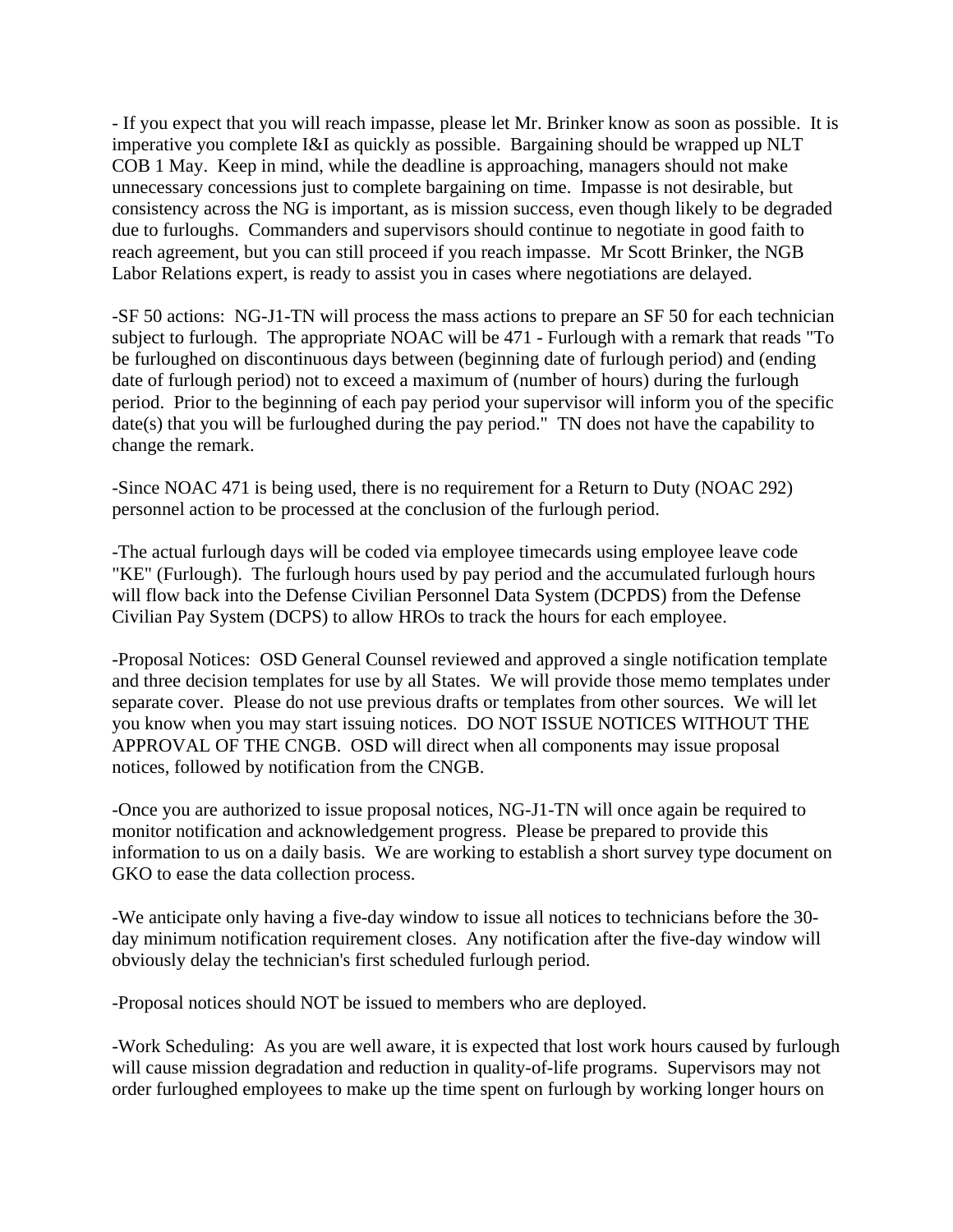regularly scheduled work days. The use of compensatory time will be held to the absolute minimum to perform critical missions and meet requirements during emergency situations. Supervisors will make sure compensatory time is officially ordered and approved in writing before it is performed. On another note, please make sure all commanders and supervisors understand that it is illegal to transfer inherently governmental work to the contractor workforce.

-While furloughed, employees are legally prohibited from working, teleworking, or serving as an unpaid volunteer, and must remain away from the workplace while furloughed. Supervisors must inform employees they are not to work outside of regular duty hours.

-Furlough Scheduling: Commanders and supervisors must select the furlough days based on programmatic and administrative grounds that are unrelated to the fact that the period includes a holiday or travel time. They should also think carefully before scheduling furloughs in hours spread across multiple days each week. For example, it would not be prudent for supervisors to schedule furlough only 2 hours per day during the remainder of the furlough period. Rather, employees should be furloughed for entire work days. Commanders may consider suspending alternative work schedules during this time to avoid potential work scheduling conflict.

-Please continue to reinforce to commanders and supervisors the requirement to comply with local bargaining agreements before adapting changes to normal work schedules, leave, etc.

-Two states have asked if the 30-day advance notice period can be waived so technicians could start their furlough days before the end of the 30 days. The answer is "No." DoD will prescribe the dates that proposal notices will be distributed, the start date of the furlough period, and the ending date. The NG will adhere to the same dates announced by the Secretary of Defense.

-Restoration of Forfeited Annual Leave: It's expected that commanders and supervisors will inevitably cancel scheduled leave and this may threaten forfeiture of annual "use or lose" leave. NGB leadership has the authority to approve exigencies that can restore forfeited annual leave. Supervisors shall document disapprovals of employee leave requests to allow employees to apply for restored leave through the remainder of the calendar year. More to come on this issue.

-Leave Requests for Excepted Employees: We've been asked if excepted employees can take leave during the furlough period. Normally, excepted employees should not be taking annual leave or sick leave unless it is an emergency situation. We strongly encourage supervisors to provide the utmost scrutiny to requests for annual leave for excepted employees during the furlough period as it can be misconstrued by employees who are furloughed as disparate treatment. Excepted employees with use or lose leave at the end of the calendar year may request to have their leave restored.

-Performance Awards, Quality Step Increases, Time-Off Awards: Performance Awards, Quality Step Increases, Time Off Awards: We are waiting for supplementary guidance from DoD. OSD is expected to release additional implementing guidance with reference to OMB Memorandum 13-05. OMB directed that discretionary monetary awards should not be issued while sequestration is in place, unless issuance of such awards is legally required. Discretionary monetary awards include annual performance awards, group awards, and special act cash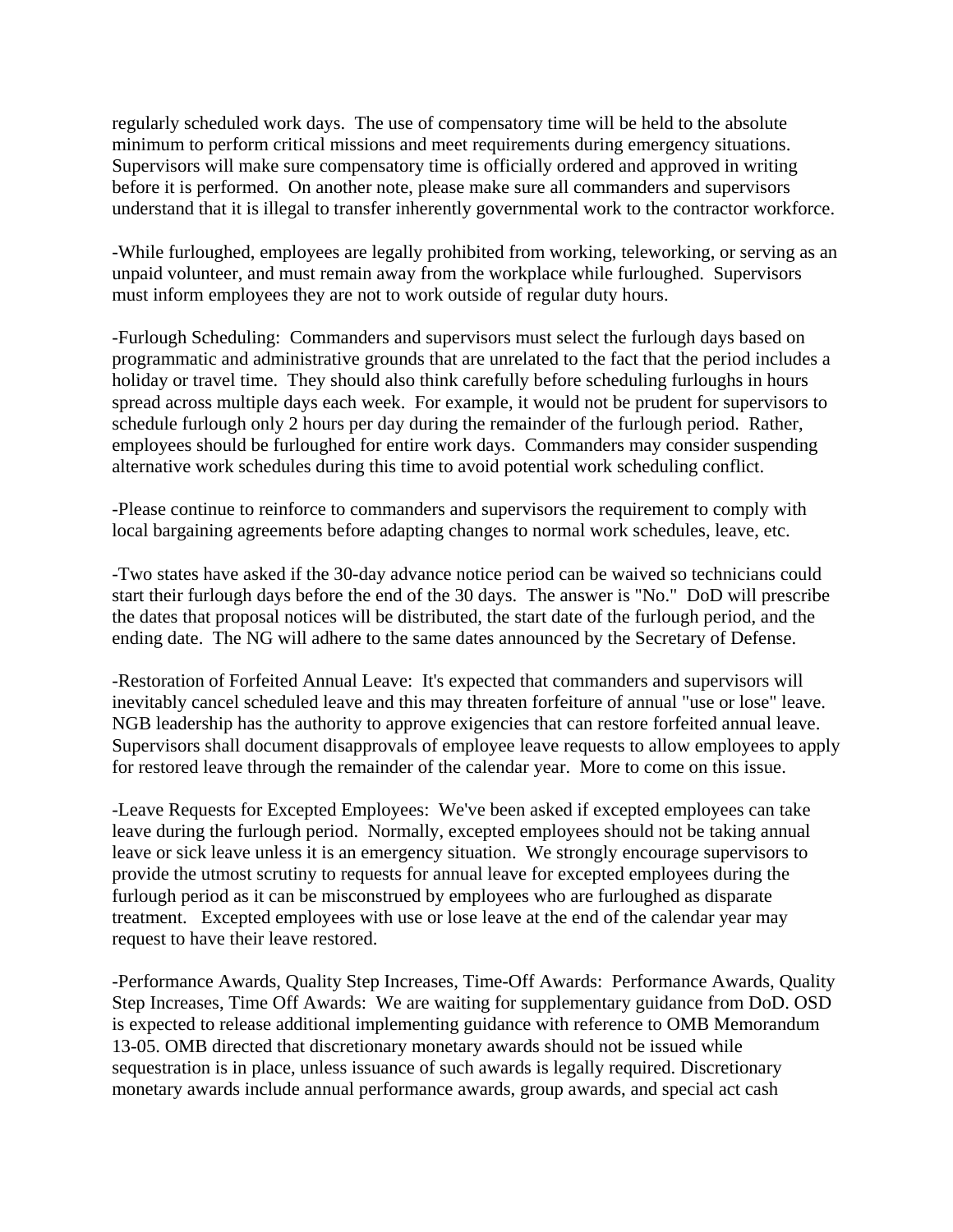awards, which comprise a sizeable majority of awards and incentives provided by the Federal Government to employees. Until further notice, agencies should not issue such monetary awards from sequestered accounts unless agency counsel determines the awards are legally required. Legal requirements include compliance with provisions in collective bargaining agreements governing awards. Consistent with past guidance, certain types of incentives are not considered discretionary monetary awards for the purposes of this policy. These include quality step increases (QSIs); travel incentives recognizing employee savings on official travel; foreign language awards for mission-critical language needs; recruitment, retention, and relocation incentives (3Rs); student loan repayments; and time-off awards. While these items are permitted, in light of current budgetary constraints, they should be used only on a highly limited basis and in circumstances where they are necessary and critical to maintaining the agency's mission. In addition, consistent with the policy set forth in the Guidance on Awards for Fiscal Years 2011 and 2012, jointly issued by the Office of Personnel Management (OPM) and OMB on June 10, 2011, spending for QSIs and 3Rs should not exceed the level of spending on such incentives for fiscal year 2010.

-Furlough execution strategy: TN will be required to provide NG leadership with execution data following the implementation of the furlough. In order to accurately forecast and track state level execution, we will need a copy of your respective furlough execution strategy. If you have not already started documenting your State-level strategy and coordinating actions, please consider the following. At a minimum, you should address the following areas:

(1) Furlough Strategy - A brief description of the approach your State will use to execute 112 furlough hours per technician; e.g., will you implement the DoD standardized furlough plan of two days per pay period, not to exceed 16 hours, for seven (7) pay periods; or will you execute a plan that consolidates furlough days into blocks that may exceed 16 hours per pay period to attend annual training, military schools and perform other military missions as deemed appropriate by the Adjutant General.

(2) Furlough Schedule - A timeline that includes key milestones for executing the furlough. This schedule should be supported by the furlough strategy and execution schedule.

(3) Reporting requirements. At a minimum, you should be prepared to reconcile the following data on a bi-weekly basis:

- a. On-board technician population subject to furlough
- b. By-name report of excepted technicians
- c. State roll-up of hours contributed to furlough requirement
- d. Update of significant impacts to mission readiness

(4) Risk Management - Identify all potential risks to the execution of the furlough execution plan.

(5) Change Management - What is the mechanism used to track technician personnel changes that are subject to furlough savings, i.e., tracking of technicians who are deploying, deployed and returning from deployment.